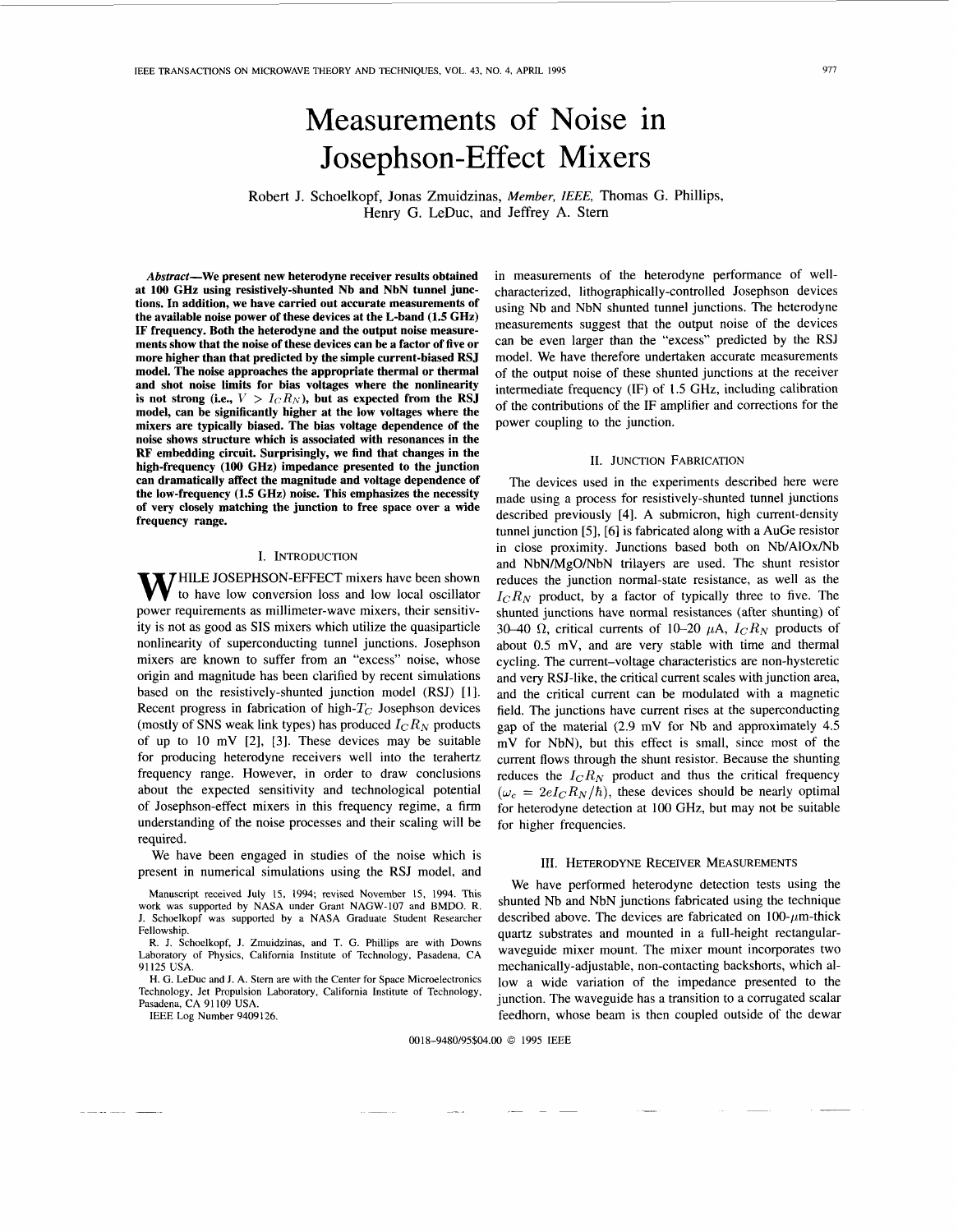

Fig. 1. Shows receiver response to hot/cold absorbers at input. Solid curve is I-V curve under 102-GHz LO radiation, dashed curve is IF output power (in arbitrary units) when receiver views a room temperature load, dotted curve is power when viewing an  $lN_2$  soaked absorber. Horizontal axis is junction bias voltage in mV. Only the positive half of the symmetric I-V curve is shown.

through a series of cooled IR filters and a polyethylene lens. Local oscillator (LO) radiation from a Gunn diode oscillator is injected into the beam through a mylar beam splitter. The beam pattern has been measured outside the dewar, and there is negligible spillover of the receiver beam onto dewar windows and filters. All measurements were performed with the devices cooled to 4.2 K.

The junction is biased with a combination bias tee and intermediate frequency (IF) matching network, which provides an optimum match for impedances of about 90  $\Omega$  into the 50- $\Omega$  IF circuit. The IF signal is amplified by a HEMT lownoise amplifier (LNA) on a 12 K stage, which has a gain of 30 dB and noise temperature of approximately 10 K. The amplifier bandpass is 500 MHz, centered at 1.5 GHz. The IF signal is then coupled to filters and room temperature amplifiers, and then finally led to a power detector. The bias electronics can be controlled using a personal computer, and current-voltage characteristics and IF power levels can be digitized and recorded for later analysis.

When illuminated with LO power, the devices develop strong Shapiro steps at the quantized voltages  $V_n = nh\nu/2e$ , and the IF power shows smooth peaks between the current steps (see Fig. 1). Receiver response is measured using the standard hot/cold load technique, typically with room temperature and liquid nitrogen cooled absorbers which fill the receiver beam outside the dewar. Best response is always obtained between the zeroth and first Shapiro steps, and for a local oscillator power which suppresses the critical current by approximately 50%. All of this behavior is in agreement with the predictions of the RSJ model.

A representative pumped I-V curve and hot/cold load response for a Nb shunted junction at 102 GHz is pictured in Fig. 1. When biased at the optimum voltage, this receiver has a Y-factor of 1.8, and a double-sideband receiver noise temperature of 200 K. The best sensitivity seen to date with NbN devices is 270 K (DSB), and the general receiver behavior is very similar for devices with either superconductor. The conversion efficiency is approximately  $-6.5$  dB, and therefore the mixer noise temperature, including any front-end losses, was about 150 K. Since this device was expected to be nearly optimal based on its observed dc characteristics, the mixer noise temperature expected from RSJ model simulations is closer to 30 K (DSB), with about  $-3$  dB conversion loss. Even when accounting for the slight saturation and possible single-sideband operation of the receiver as described below, and including estimates of the front-end optical losses, the mixer output noise is probably still a factor of 2-5 times higher than expected.

The mixer sensitivity is strongly dependent on the position of the adjustable RF tuners, with best response coming near the positions which yield the maximum output power, and also close to optimum LO power match into the device. If we measure the instantaneous bandwidth of the mixer by changing the LO frequency while keeping the tuner positions fixed, the noise temperature degrades by about 50% after the frequency has been displaced by the **3** GHz separation between the sidebands, and then continues to increase roughly linearly with the frequency displacement. Note that this variation in receiver temperature is not due to compensation for the junction capacitance, as these devices have  $wRC \approx 0.5$ at 100 GHz. This variation must instead be due to the intrinsic dependence of the mixer temperature on the RF port impedance. The observed dependence may indicate that the receiver is being tuned to a largely single-sideband mode, with a corresponding overestimate of the DSB mixer noise temperature from hot/cold load measurements.

We have also made a crude measurement of mixer linearity by plotting receiver output power as a function of input load temperature for liquid nitrogen, dry ice  $(\approx 200 \text{ K})$ , room temperature, and heated ( $\approx$ 350 K) RF loads. The data indicate that the mixer is approximately 20% saturated for a room temperature input, and this effect probably accounts for a roughly 1 dB overestimate of the conversion loss. The size of this effect is reasonable given the experience with low-conversion-loss SIS mixers at these frequencies [7], [8]. Saturation probably arises in the output because the IF voltage swings are limited to the size of a photon step. One would expect that this effect should be significantly (up to a factor of 4) stronger in Josephson-effect mixers, since the photon steps are half as wide. The larger conversion loss, relative to SIS mixers, that we observe probably tends to reduce the saturation.

The shape of the pumped I-V curves can be varied radically as the mechanical tuners are adjusted. Several example curves for a single device under illumination with 98-GHz LO radiation and varying tuner positions are shown in Fig. 2. The strong variation in output impedance verifies that a wide range of driving impedances can be presented to the junction. Negative differential resistance such as that seen in Fig. 2 is expected when the junction is driven with a largely inductive impedance [9], and the low output impedance probably corresponds to a capacitive drive. Both of these curves were taken for tuner positions which were far away from LO power match and therefore required significantly more LO power to yield equivalent suppression of the critical current. Best receiver performance is always observed for a more intermediate output impedance similar to that expected for a real drive impedance, which is again consistent with RSJ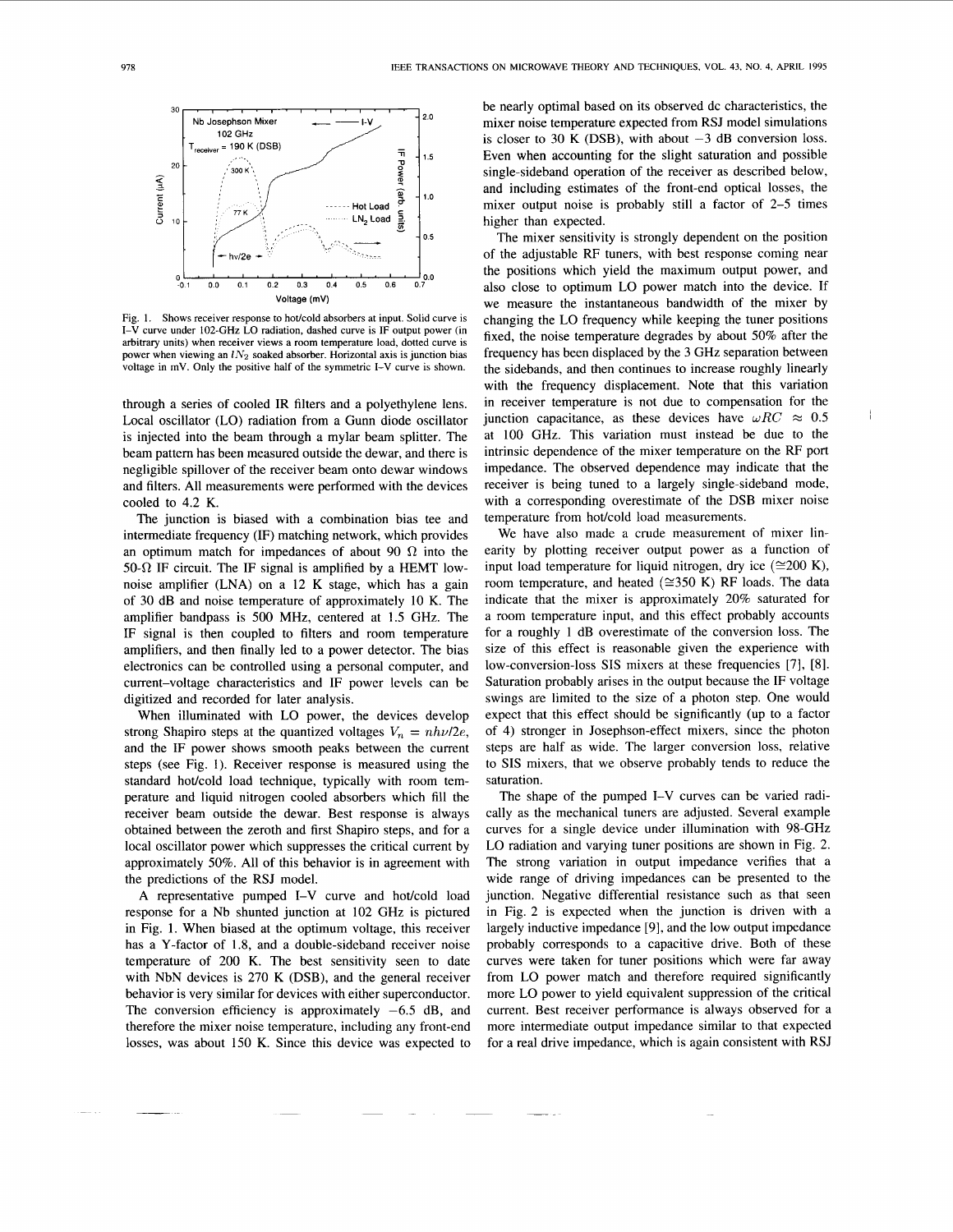

Fig. 2. Displays several I-V curves of the same junction obtained under illumination with 98-GHz local oscillator power. The different curves and the dramatically different dynamic resistances between photon steps are a result of the different positions used for the mechanical waveguide tuners. Different amounts of LO power have been used to render approximately the same degree of critical current suppression. The full line probably corresponds to an inductive driving impedance, the dashed line to a capacitive drive, and the dotted line to a real drive impedance.

model predictions that optimum mixer performance should be possible with mostly real RF impedances.

## **IV. NOISE MEASUREMENT TECHNIQUE**

In order to verify that higher output noise is responsible for the degraded receiver sensitivity and to examine whether this noise can be reduced or eliminated, we undertook accurate measurements of available noise power produced by the junction under a variety of conditions, both with and without LO power applied. We report here only measurements in the absence of LO power, and with the optics removed so that the junction sees only 4.2 K thermal radiation at all frequencies. A block diagram of the microwave apparatus is displayed in Fig. 3. A coaxial switch [10] was inserted between the junction and the amplifier so that a variable temperature termination, similar to that described by McGrath et al. [11], could be substituted for the junction. Two isolators [12], each with a directivity of about 20 dB, ensure that no reflected noise waves from the amplifier contaminate the measurements. Finally, a bi-directional coupler [13] allows a test signal to be introduced in order to measure the power reflection coefficient from the junction using a procedure described below. A similar technique has been used recently by Dubash *et al.* [14] to measure the output noise of **SIS** mixers to high accuracy.

By heating the termination and observing the output power as a function of temperature, the noise **of** the IF chain and the gain of the system could be determined. A typical calibration is displayed in Fig. 4. The termination was measured to have a return loss at cryogenic temperatures of about  $-14$  dB. The chief uncertainty in calibration is in the accuracy of the diode temperature sensor [15] used to read the load temperature. The diode was calibrated by suspending it in a liquid helium storage dewar, and we estimate the error on the IF system noise determination to be  $\pm 0.5$  K. The IF system temperatures were typically about 10 **K,** varying slightly depending upon the bias conditions of the low noise amplifier and the bandpass selected by using room temperature filters.



surer lents. Junction is connected to a coaxial switch, through a bi-directional coupler and two isolators. Coupler allows calibration of junction reflection coefficient, and switch enables a variable-temperature termination to be connected to the IF input for calibration of system gain and noise.



Fig. **4.** A typical IF calibration using variable-temperature load. Horizontal axis shows measured load temperature, and output power in arbitrary units, corresponding to the voltage on total power detector, is displayed on vertical axis. Data points are shown along with best-fit linear regression to data and parameters corresponding to fit. Statistical errors for fit shown are determined by equally weighting all points and assuming that the deviations from linear fit represent the uncertainties. Fits are dominated by systematic errors (not shown).

To determine the available noise power from the junction and thus the junction output noise temperature, it is necessary to correct for any losses and mismatch between the junction and LNA. The bi-directional coupler allowed the introduction of a signal from a noise tube to be launched towards the junction. This signal was limited to a 500-MHz band centered at the 1.5-GHz IF frequency, and typically increased the total noise by about 20%. No difference in the shape of the I-V curve was observed between noise tube on and off states, verifying that the noise did not grossly affect the junction properties. Because of the weak  $(-30 \text{ dB})$  coupling, very little noise is added when the noise tube is off, and merely causes an increase in the measured IF system temperature by a small (<0.5 **K)** amount. The directivity of the coupler at cryogenic temperatures was measured to be greater than 23 dB.

The difference in IF power with and without the noise source applied gives a measure of the reflection coefficient. When the junction is biased in the zero-voltage state, where the dynamic resistance is zero, it can serve as a reference short-circuit.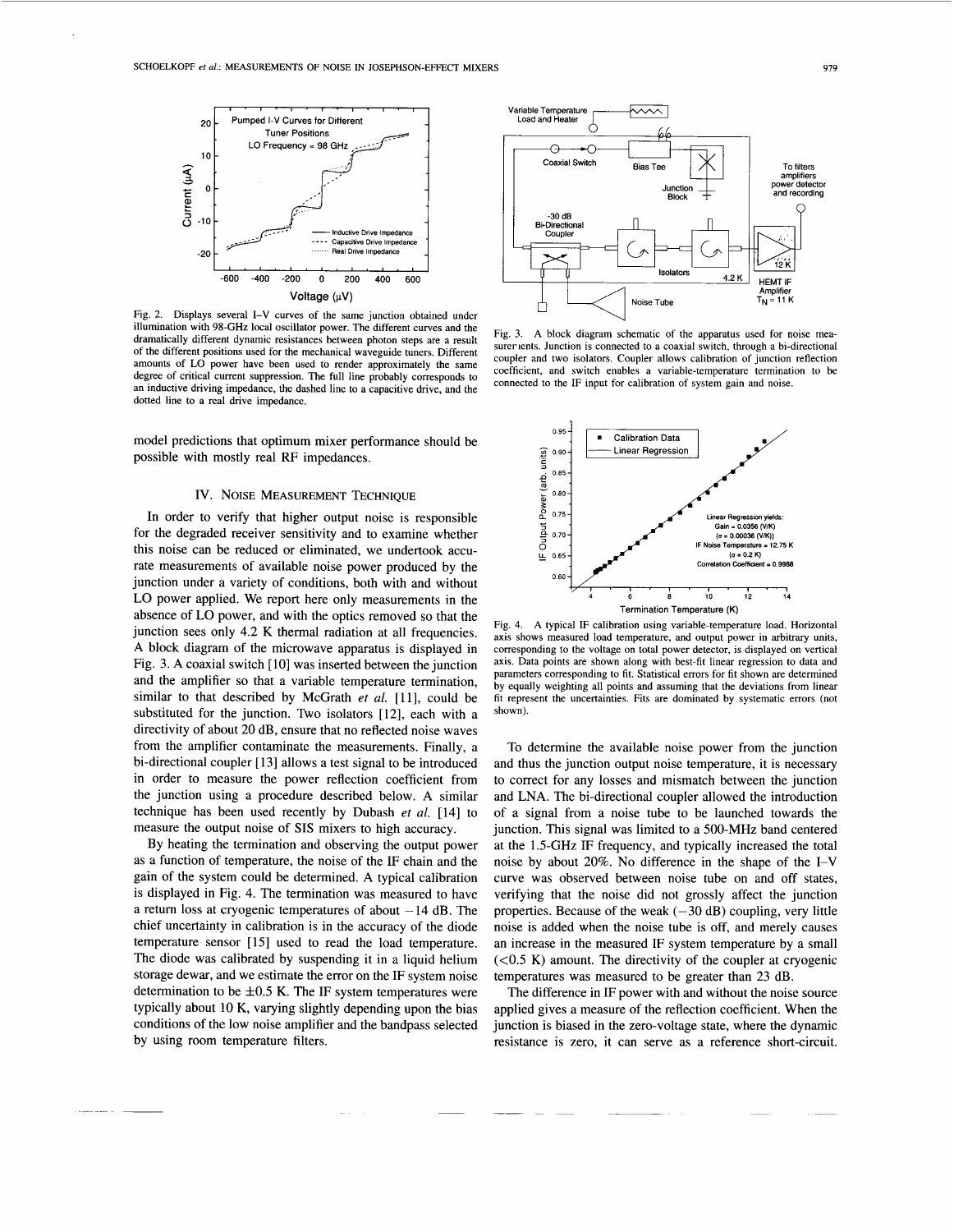The power reflection coefficient of the junction,  $\rho$ , is therefore given by

$$
\rho(V) = \frac{P_{\text{On}}(V) - P_{\text{Off}}(V)}{P_{S-\text{On}} - P_{S-\text{Off}}}
$$

where  $P_{\text{On}}(V)$  is the power (as a function of the junction bias voltage, V) measured when the noise tube is on, and  $P_{\text{Off}}(V)$ is the measured power when it is off. The denominator,  $P_{S-\text{On}} - P_{S-\text{Off}}$ , is the difference between those powers when the junction is in the zero-voltage state; this quantity is proportional to the strength of the coupled test signal from the noise tube. By reversing the port of the coupler through which the test signal is introduced, we can measure any loss, *L,* between the coupler and junction ing the port of the coupler throught<br>troduced, we can measure any los<br>nd junction<br> $\sqrt{\frac{P_{S-\text{On}}-P_{S-\text{Off}}}{P_{S-\text{Rev}}-P_{S-\text{Off}}}}$ <br>are as defined above, and  $P_{S-\text{Rev}}$ 

$$
L = 1 - \sqrt{\frac{P_{S\text{-On}} - P_{S\text{-Off}}}{P_{S\text{-Rev}} - P_{S\text{-Off}}}}
$$

where  $P_{S-\text{On}}$  and  $P_{S-\text{Off}}$  are as defined above, and  $P_{S-\text{Rev}}$  is the power with the noise tube signal coupled in the *reverse*  direction, towards the LNA. This loss was determined to be about 0.6 dB, which is probably due to the small reflections in the coaxial switch and loss in the cabling to the bias tee. No correction for this loss is made to the estimate of the IF system temperature, which is measured including the switch. Any difference in the loss between the junction and the amplifier (for example, unequal cable lengths) relative to the loss between the variable load and the amplifier causes a small systematic error  $( $0.4 \text{ K}$ )$  in the estimate of the amplifier contribution to the noise.

Having measured the IF reflection coefficient to the junction as a function of bias voltage, and having determined the IF system temperature through calibration with the variable temperature load, the available noise power or output noise temperature of the junction, in Kelvins, can be expressed as

$$
T_{\text{Junction}} = \frac{1}{(1 - \rho(V))} \left( \frac{P_{\text{Off}}(V)}{G} - T_{IF} - \rho(V) T_{\text{Physical}} \right)
$$

where  $P_{\text{Off}}(V)$  is the measured IF system output with only the junction's noise at the input,  $G$  and  $T_{IF}$  are the measured IF system gain and noise temperature, and **Tphysical** is the physical temperature of the isolators, whose terminations radiate thermal noise towards the junction which is partially reflected back into the **LNA.** The errors in the junction noise temperature are dominated by systematic errors in the determination of the IF system temperature, and in systematic errors in the measurement of the reflection coefficient due to the finite directivity of the directional coupler, which are more severe for large reflection coefficients.

## V. JUNCTION NOISE MEASUREMENTS

The apparatus and techniques described above have been used to measure the output noise temperature of both Nb and NbN shunted junctions. A plot of  $T_{\text{junction}}$  as a function of bias voltage for a NbN device with a magnetic field applied is shown in Fig. *5.* This curve displays several representative features seen in all of the measurements. First, the noise temperature above voltages comparable to the  $I_C R_N$  product



Fig. 5. Measured junction noise temperature and value calculated from RSJ model are displayed as a function of bias voltage. **The** parameters for the **RSJ**  simulation have been derived from fitting the dc I-V curve, and assuming only thermal noise at *4.2* K is input into model. An external magnetic field has been applied to suppress the critical current to about one-fifth its usual value. **The**  dc supercurrent occurs at **zero** voltage, in the center of the horizontal axis. This data shows behavior similar to the RSJ model predictions, and approaches a value consistent with thermal noise at voltages above about 0.5 mV.

(in this case, about 100  $\mu$ V), where the junction I-V curve is linear but below the superconducting gap of the underlying tunnel junction, is nearly constant with a value of about 4.6 K. One would expect that in this region the noise would be mostly Johnson noise with a noise temperature equal to the physical temperature of 4.2 K. Other devices show similarly increased noise temperatures in this region, which could be due to systematic errors in the measurements, a slightly elevated temperature for the device itself, or perhaps some shot noise due to subgap leakage of the tunnel junction. Above the gap voltage of the junction (not shown), the noise temperature increases linearly with bias voltage (or current), and the slope of this line is approximately 1.5-2 K per mV of bias voltage. This is as expected for our devices from shot noise. Recalling that the junction has been shunted with a normal resistor such that its resistance is reduced, the circuit at high voltages should be a normal resistor with Johnson noise (not bias-dependent) in parallel with a shot-noise-producing tunnel junction. Therefore the noise should rise linearly with voltage, but with a slope reduced from the full shot-noise value' of 5.8 WmV by the same factor of three to five as the resistance has been reduced. Both the observed noise floor and the behavior above the gap confirm that the calibration and measurement procedure are accurate to within the expected systematic uncertainties.

There is also a large noise spike, either positive or negative, located exactly at zero bias voltage. In all cases, the noise at zero bias is consistent with the contribution of the IF system alone. However, the coupling of the junction also vanishes (by definition) at this point, where the dynamic resistance is zero, so that the available power at this point is undefined. This divergence can be ignored and is not of consequence for any of the discussions below. Finally, one notices a substantial

<sup>&</sup>lt;sup>1</sup>The "effective shot noise temperature" is actually given by taking the current spectral density for pure shot noise,  $S_I = 2eI$ , and comparing with the current spectral density for thermal noise,  $S_I(\text{Johnson}) = 4kbT/R$ , giving a noise temperature,  $T_{\text{shot}} = 2eI R/4k_b$ . For a tunnel junction with no significant excess current in the linear region above the gap, however, *I*  times *R* is just the bias voltage, so that  $T_{\text{shot}}$  becomes  $eV/2k_b$ . or 5.8 K/mV.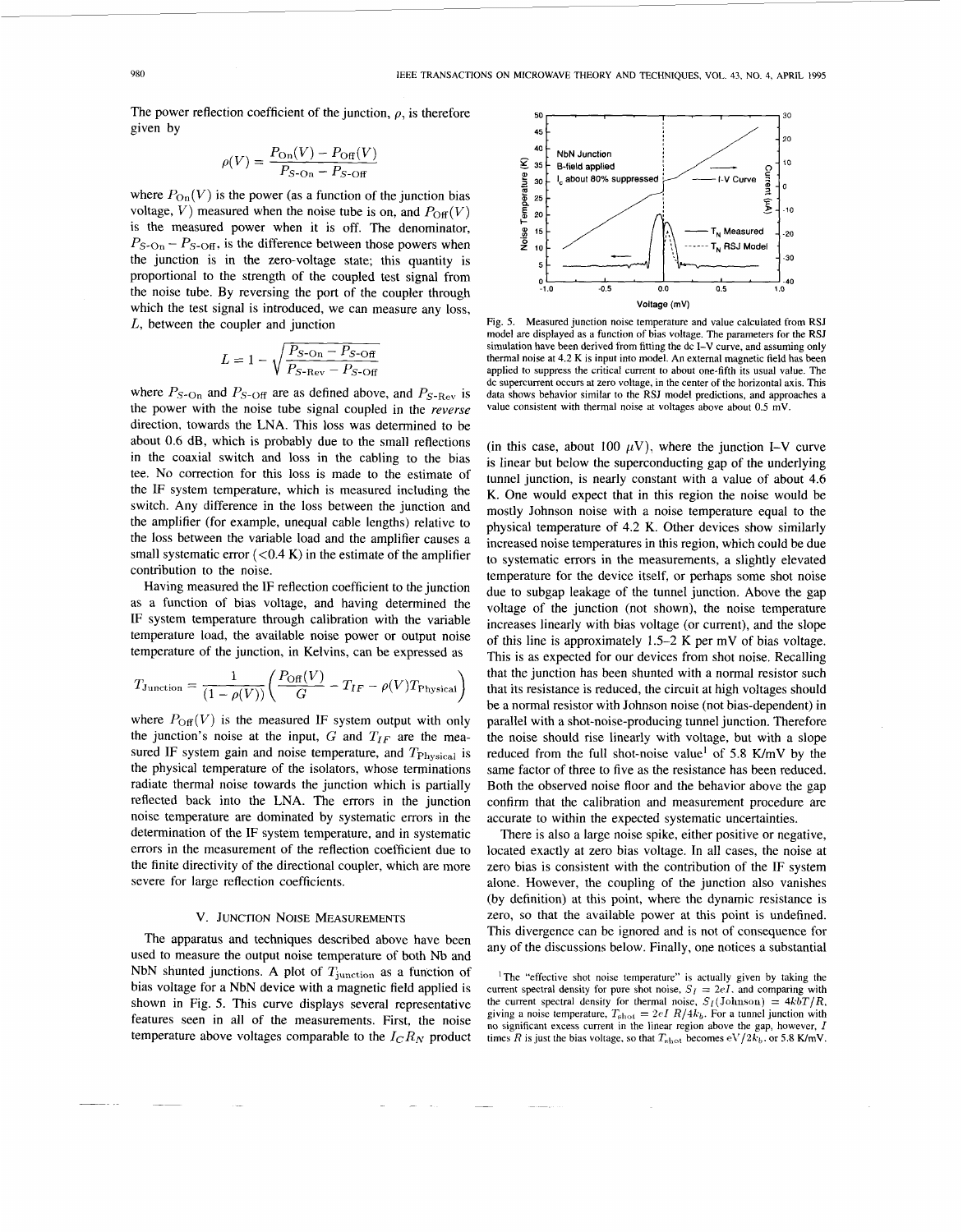asymmetry of approximately 10% in the maximum noise value attained by the junction at equivalent positive and negative bias voltages. This asymmetry is orders of magnitude larger than the *statistical* errors in the measurement, and is reproducible and not dependent on the direction in which the voltage is swept. However, the sign of the asymmetry (i.e., whether the higher peak is at positive **or** negative voltage) can easily be reversed by changing the direction of the externally applied magnetic field. This effect must therefore be a self-field effect due to the addition of the external field with the field caused by the current through the junction or shunt resistor. The current-voltage characteristics between the two states also show small related asymmetries.

The most important feature seen in the plots are the smooth maxima in output noise temperature seen at both positive and negative voltages. These peaks occur at voltages where the device is strongly nonlinear (i.e.,  $V$  less than about *IcRN),* and are due to noise which is converted downwards in frequency due to the Josephson effect, and also to power from the tails of the ac Josephson oscillations which can appear at the IF frequency. A theoretical curve which is obtained from the RSJ model with thermal noise, using the parameters determined from the best fit to the I-V curve, is shown for comparison. It compares relatively well with the observed behavior, showing roughly the correct magnitude for the noise and reproducing the dependence on bias voltage. Some of the sharp ripples in the experimental data are not expected, and these are related to small ripples in the I-V curve which are not present in the RSJ model.

Another similar set of curves, in which the magnetic field and the critical current suppression are minimal, are displayed in Fig. 6. Here the junction noise temperature attains much larger values before settling to the same thermal noise floor. In addition, the noise shows departures from the smooth, single maximum on either side of zero voltage which is always predicted by the RSJ model. The features in the noise again seem to be correlated with voltages where there are resonances and variations in the dynamic resistance of the junction, as seen in the current-voltage characteristic. Similar features are seen in the IF reflection coefficient of the junction, but the noise temperatures have been corrected for this variation. There must therefore be a variation in the output noise. In addition, the RSJ model predicts a maximum output noise of only about 10 times the physical temperature, or about 50 K, for realistic parameter values corresponding to this junction. The observed noise is therefore seen to be a factor of five to ten times higher than expected, which is roughly consistent with the conclusions drawn from the heterodyne measurements of these devices. While the details of the shape of the curve depend on the junction parameters, this type of behavior, i.e., large noise and strong, non-RSJ variations with bias voltage, have been observed in several devices and both superconducting materials systems investigated.

The four superposed curves in Fig. 6 are taken with the same NbN junction on subsequent cooldowns. In between cooldowns, the choke structure for the waveguide system which is deposited along with the junction onto the quartz substrate was trimmed away. This choke structure consists



Fig. **6.** Shows the effect of removing the RF choke from an NbN junction. Left axis is current, and the full and dash-dotted curves show the I-V curves on subsequent cooldowns; full line is with the choke, dash-dotted is without choke. **A** slight variation in the amount of external magnetic field is responsible for the discrepancy in critical current. The removal of the choke has weakened the resonance visible at about **0.3** mV, and displaced it slightly. Right axis displays the junction effective noise temperature (in K); the spikes at zero voltage (see text) have been removed for clarity. Full line is with choke present, dotted line is after choke removal. Notice the change in the maximum value attained by the noise, and the qualitative change in the shape (Le., largest and second-largest peak change location).

of an alternating series of microstrip sections which are approximately a quarter-wavelength at 100 GHz, and serve to couple the device to the waveguide. Most of the first section remained in order to provide a location to contact the junction. Comparison of the I-V curves (although there are slightly different amounts of trapped magnetic flux in the two cases) show that the strong resonance at about 0.4 mV has been weakened and moved to slightly higher voltage. Surprisingly, the shape of the junction noise temperature has also been altered, and the distinctive double-humped shape could not be reproduced for any applied magnetic field. Again we see that the shape of the I-V curve, the presence of resonances, and the low-frequency output noise of the device can be strongly influenced by the RF impedance presented to the junction at fairly high frequencies. This dependence must be due to the nonlinear interaction of the junction and its embedding circuit. Of course the I-V curve will be dramatically different under LO illumination, and the changes in dynamic resistance due to the appearance of the Shapiro steps will alter the dependence of the noise on voltage, tending to smear out some of the resonances. The noise of the junctions when weakly coupled to an RF source has been measured, and will be reported elsewhere.

#### VI. DISCUSSION AND CONCLUSION

We have performed heterodyne measurements using shunted tunnel junctions at 100 GHz, which show fairly good performance, but suggest that several non-ideal effects, including weak saturation and possible single-sideband operation, are present. There is also a strong dependence of receiver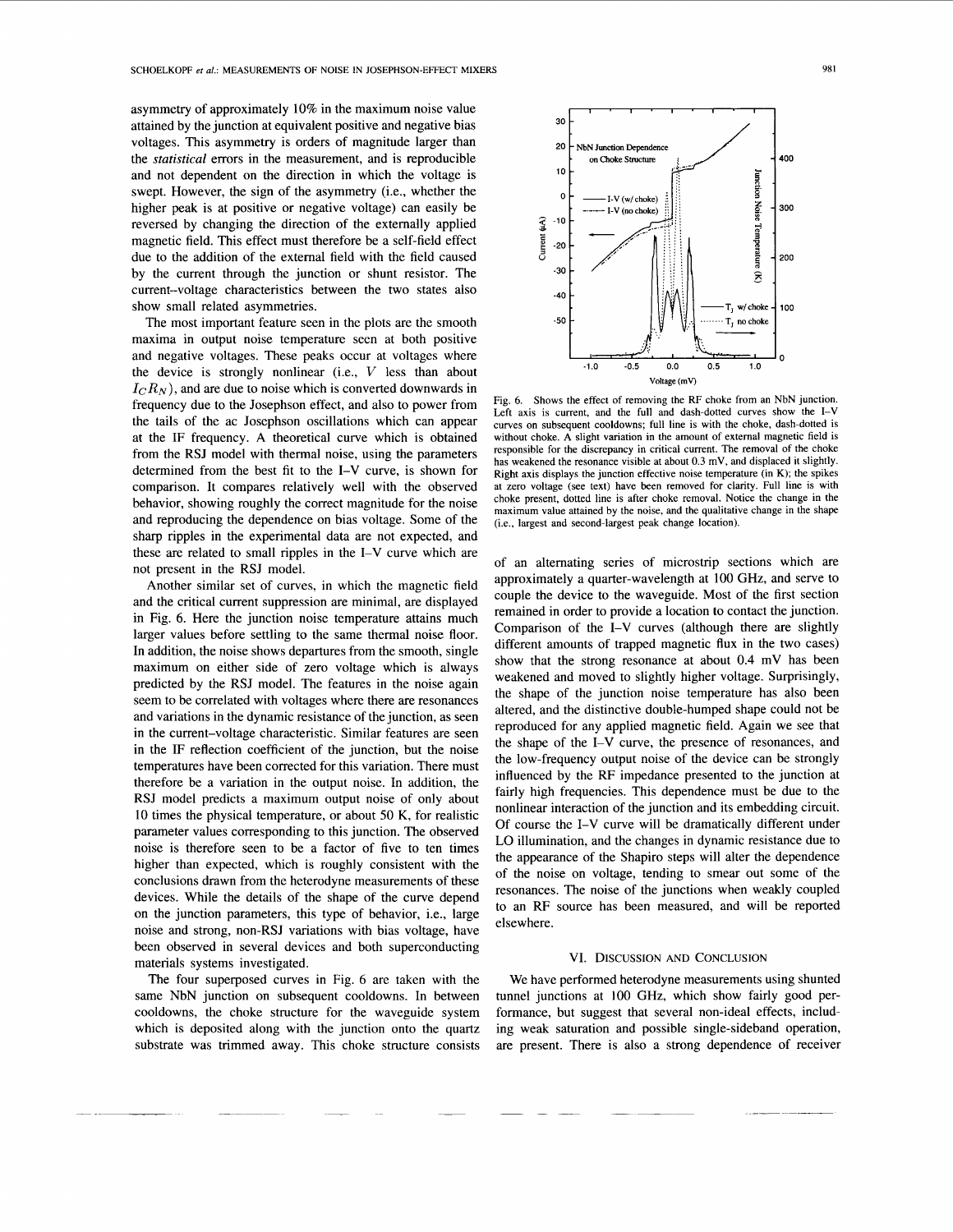performance and dynamic resistance on the RF embedding impedance. Most importantly, however, these heterodyne measurements indicate that the receiver performance is probably degraded because of elevated output noise from the devices. While the **RSJ** model predicts that the junction noise should be a factor of five to ten above the thermal noise limit (i.e.,  $T_N$ ) for the junction is several times  $T_{\text{Physical}}$ ), we observe noise levels under some conditions which are higher than the RSJ predictions by another factor of about five.

Accurate measurements of the junction output noise at the intermediate frequency of 1.5 GHz have been performed to verify this hypothesis. The output noise of the junctions, even without local oscillator power applied, are observed to attain values higher than predicted from the RSJ model, and also show a complicated behavior with bias voltage which cannot be reproduced without inclusion of the extemal circuit into the nonlinear modeling of the RSJ circuit. We have shown that the low-frequency (1 GHz) output noise, and its voltage dependence, can be radically altered simply by changing the high frequency (100 GHz) impedance presented to the junction. Inspection of the I-V curves shows that the peaks in junction noise temperature are correlated with regions of high dynamic resistance, where the Josephson oscillation linewidth, and hence the "excess" noise, according to our picture for its generation [I], might be expected to be at a maximum.

It remains somewhat unclear what the implications are for the development of low-noise Josephson-effect mixers. Elevated output noise, if only a factor of five to ten times the physical temperature, would not preclude interestingly low mixer temperatures, particularly at the higher frequencies where **SIS** mixers are not yet available. However, our measurements show that the noise can be sensitive to the RF design of the mixer and to unanticipated resonances at high frequencies. Antenna-coupled mixer designs which are able to present a well-behaved, real impedance over a wide frequency range (e.g., self-similar structures such as log-periodic spirals **[16])** should probably be used in the future.

#### ACKNOWLEDGMENT

The authors would like to thank N. Dubash, R. McGrath, and T. Kerr for helping to find suppliers of microwave equipment suitable for low temperatures, J. Kooi and P. Schaffer for assistance with design and fabrication of the cryostat, and G. Ugras, E. Grossman, and T. Groesbeck for helpful discussions.

#### **REFERENCES**

- R. **J.** Schoelkopf, **J.** Zmuidzinas, and T. G. Phillips, in preparation; R. **J.**  Schoelkopf, Ph.D. dissertation, California Institute of Technology, 1995.
- P. A. Rosenthal, E. N. Grossman, R. H. Ono, and L. R. Vale, *Appl.*
- *Phys. Lett,* vol. 63, pp. 1984-1986, 1993. P. A. Rosenthal and E. N. Grossman, *IEEE Trans. Microwave Theory Tech.,* in press.
- R. **J.** Schoelkopf, T. G. Phillips, and **J.** Zmuidzinas, *IEEE Trans. Appl.*
- *Supercond.,* vol. 3, pp. 2250-2253, 1993. H. G. LeDuc *et al.,* "Submicron area Nb/AlOx/Nb tunnel junctions," in *Proc. 3rd Inr. Symp. Space Terahertz Technol.,* Ann Arbor, MI, Mar. 1992.
- **J.** A. Stem, H. G. LeDuc, and A. **J.** Judas, "Fabrication and characterization of high current-density, submicron NbN/MgO/NbN tunnel junctions," in *Proc. 3rd Inr. Symp. Space Teruherrz Technol.,* Ann Arbor, MI, Mar. 1992.
- L. D'Addario, *Intl. J. IR and MM Waves,* vol. 5, pp. 1419-1442, 1984. D. Woody, private communication.
- Y. Taur, *IEEE Trans. Electron Dev.,* vol. ED-27, pp. 1921-1928, 1980.
- [10] SPDT latching coaxial switch, part #909C70200, Daytron/Transco, Simi Valley, CA.
- W. R. McGrath, A. V. Raisanen, and P. L. Richards, *Int. J. 1R and MM*   $[11]$ *Waves.* vol. 7, pp. 543-553, 1986. Pamtech 1.25-1.75-GHz isolator, Pamtech, Inc., Canoga Park, CA.
- 
- Directional coupler, model DCS-305, Technical Research and Manufacturing, Inc., Bedford, NH.
- $[14]$ N. B. Dubash, G. Pance, and M. **J.** Wengler, "Photon noise in the **SIS**  detector," in *Proc. 4th Int. Symp. Space Terahertz Technol.,* Los Angeles, CA, Apr. 1993.
- Diode temperature sensor model DT-500, Lake Shore Cryotronics Inc., 1151 Westerville, OH.
- [16] T. H. Buettgenbach et al., IEEE Trans. Microwave Theory Tech., vol. MTT-36, pp. 1720-1726, 1988.



**Robert J. Schoelkopf** (M'53-SM'79-LS'86) received the A.B. degree in physics (cum laude) from Princeton University in 1986. His undergraduate thesis involved a search for acceleration-dependent quantum phase effects in superconductors

He spent two years at the Laboratory for High-Energy Astrophysics, NASNGoddard Space Flight Center, where he worked on the development of cryogenic microcalonmeters **for** X-ray spectroscopy and cryogenic design for spacecraft. In 1988, he entered the graduate program in the physics de-

partment at the California Institute of Technology, where he has worked on superconducting mixers for submillimeter-wave detection His research interests include galactic X-ray binaries, nonlinear dynamics, and novel lowtemperature detectors



**Jonas Zmuidzinas** (M'91) received the B.S. degree in physics from the California Institute of Technology in 1981, and the Ph.D. degree in physics from the University of California, Berkeley, in 1978. His Ph.D. thesis described the development of a laser heterodyne receiver for airborne astronomy in the far-infrared (800-2000 GHz).

I

During 1988-1989 he was a postdoctoral fellow at the University of Illinois, where he worked on the design and fabrication of SIS mixers. He is currently an assistant professor of physics at the

California Institute of Technology. His research interests are in the areas of high-frequency superconducting devices and their application to submillimeter astronomy.



**Thomas G. Phillips** was educated at Oxford, England, where he received B.A., M.A., and D.Phil. degrees. His graduate studies were in low-temperature physics.

After one year at Stanford University, he returned to Oxford for two years and then moved to the Bell Laboratories Physics Research Laboratory at Murray Hill, NJ. There he developed techniques for millimeter and submillimeter-wave detection for astronomy. In 1975 he spent one year at London University as university reader in physics. In 1980

he joined the faculty of Caltech as professor of physics. At Caltech he took on the task of construction of the Owens Valley Radio Observatory millimeterwave interferometer, as Associate Director of the Observatory. In 1982 he became Director Designate **for** the Caltech Submillimeter-wave Observatory, to be constructed in Hawaii, and in 1986, on successful completion of the construction, became Director. His current research interests **are** in molecular and atomic spectroscopy **of** the interstellar medium and in the development of superconducting devices for submillimeter-wave detection.